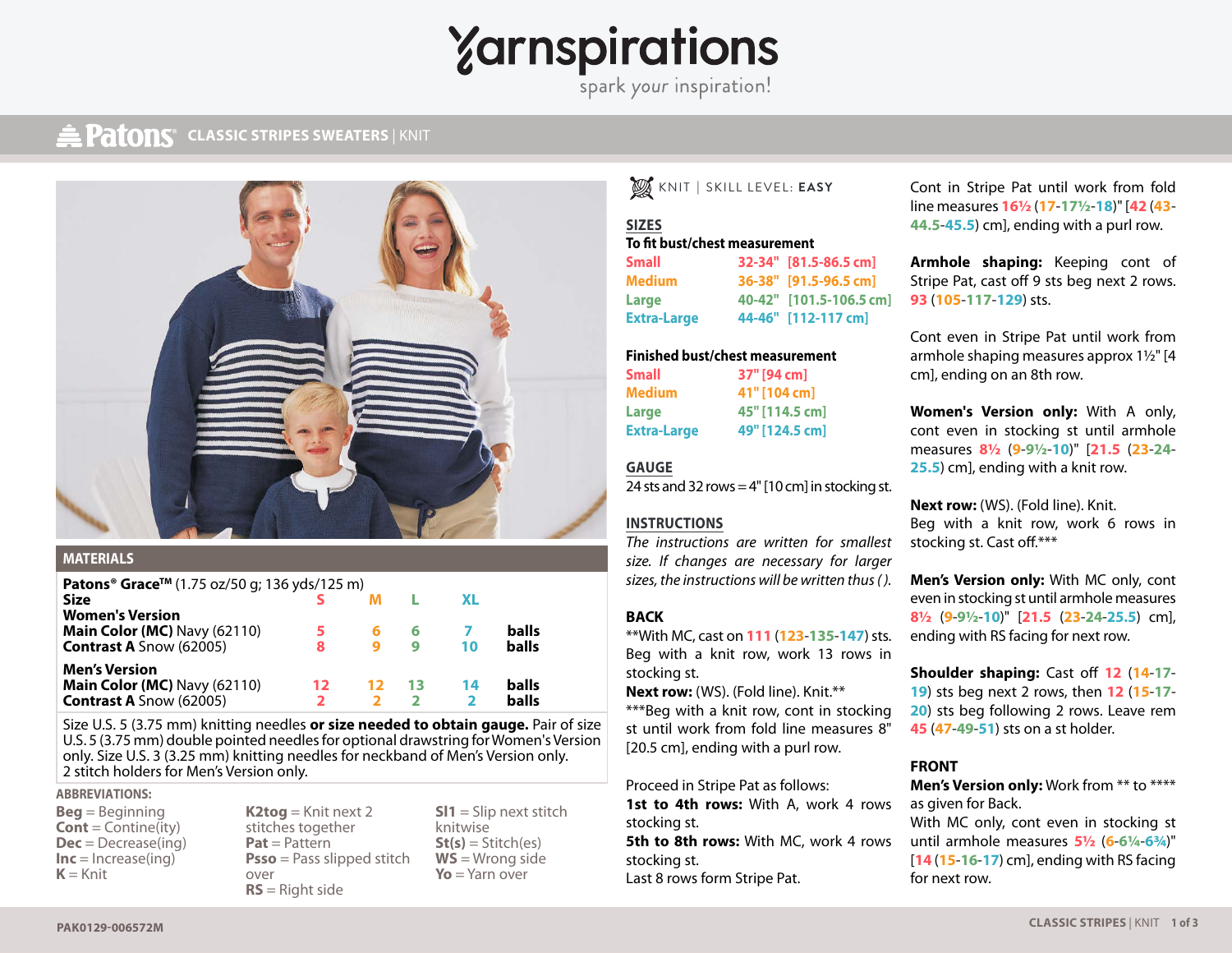# $\gamma$ arnspirations

## **CLASSIC STRIPES SWEATERS** | KNIT **CLASSIC STRIPES** | KNIT

**Neck shaping: Next row:** K**36** (**41**-**47**- **52**) (neck edge). **Turn.** Leave rem sts on a spare needle.

Dec 1 st at neck edge on next 5 rows, then on following alt rows until there are **24** (**29**-**34**-**39**) sts.

Cont even until armhole measures same length as Back to beg of shoulder shaping ending with RS facing for next row.

**Shoulder shaping:** Cast off **12** (**14**-**17**- **19**) sts beg next row. Work 1 row even. Cast off rem **12** (**15**-**17**-**20**) sts.

With RS of work facing, slip next **21** (**23**- **23**-**25**) sts from spare needle onto a st holder. Join yarn to rem sts and knit to end of row.

Dec 1 st at neck edge on next 5 rows, then on following alt rows until there are **24** (**29**-**34**-**39**) sts.

Cont even until armhole measures same length as Back to beg of shoulder shaping, ending with WS facing for next row.

**Shoulder shaping:** Cast off **12** (**14**-**17**- 19) sts beg next row. Work 1 row even. Cast off rem **12** (**15**-**17**-**20**) sts.

**Women's Version only:** Work from \*\* to \*\* as given for Back.

Beg with a knit row, work 4 rows stocking st. Work eyelets for optional drawstring: **Next row:** (RS). K**52** (**58**-**64**-**70**). K2tog. yo. K3. yo. Sl1. K1. psso. Knit to end of row. **Next row:** Purl.

Work from \*\*\* to \*\*\* as given for Back.

#### **SLEEVES**

**Men's Version only:** With MC, cast on **56** (**60**-**64**-**66**) sts.

Beg with a knit row, work 13 rows in stocking st.

**Next row:** (WS). (Fold line). Knit.

Beg with a knit row, cont in stocking st, inc 1 st at each end of needle on 15th row, and every following 4th row, until there are **102** (**108**-**114**-**120**) sts.

Cont even until work from fold line measures **19** (**20½**-**21½**-**23**)" [**48** (**52**- **54.5**-**58**) cm], ending with RS facing for next row. Cast off.

**Women's Version only:** With A, cast on **60** (**64**-**66**-**70**) sts.

Beg with a knit row, work 13 rows in stocking st.

**Next row:** (WS). (Fold line). Knit.

Beg with a knit row, cont in stocking st and inc 1 st at each end of needle on 15th row, and every following 4th row, until there are **102** (**108**-**114**-**120**) sts. Cont even until work from fold line

measures 16" [40.5 cm], ending with a purl row. Cast off.

#### **FINISHING**

Pin garment pieces to measurements. Cover with a damp cloth leaving to dry. With WS facing, sew Front and Back hem facings in position.

**Women's Version only:** With WS facing, sew upper facings of Front and Back in position.

#### **Shoulder Gussets:** (make 2).

With A, cast on 15 sts. Beg with a knit row, work 5 rows stocking st.

**Next row:** (WS). (Fold line). Knit. Beg with a knit row, cont in stocking st, dec 1 st at each end of needle on 7th row, and every following **4th** (**4th**-**6th**-**6th**) row, until there are **5** (**5**-**3**-**3**) sts.

**Sizes S and M only:** Cont in stocking st, dec 1 st at each end of needle on 6th row. 3 sts.

**All Sizes:** Work 3 rows even. Cast off.

With WS facing, sew shoulder gussets in position, placing gusset points at armhole edges and sewing side edges of gussets to upper facings on Front and Back, just inside fold lines.

Place markers 1½" [4 cm] down from cast-off edge at each side of sleeve. Sew in sleeves, placing rows above markers between cast off sts at Front and Back armholes to form square armholes. Sew side and sleeve seams. Fold hem along Fold line to WS and sew in position.

**Optional Drawstring:** With MC and double pointed needles, cast on 5 sts. K5. \*Slide sts to other end of needle without turning work. K5. Rep from \* until work from beg measures **49** (**53**-**57**-**61**)" [**124.5** (**134.5**-**145**-**155**) cm]. Cast off.

Insert drawstring through hem casing at eyelets and knot ends of drawstring.

**Men's Version only: Neckband:** Sew right shoulder seam. With RS of work facing, smaller needles and MC, pick up and knit **24** (**24**-**25**-**25**) sts down Left Front neck edge. K**21** (**23**-**23**-**25**) across Front st holder. Pick up and knit **24** (**24**- **25**-**25**) sts up Right Front neck edge. K**45** (**47**-**49**-**51**) from Back st holder. **114** (**118**- **122**-**126**) sts.

**1st row:** (WS). \*P2. K2. Rep from \* to last 2 sts. P2.

**2nd row:** \*K2. P2. Rep from \* to last 2 sts. K2.

Rep last 2 rows (K2. P2) ribbing for 1½" [4 cm], ending on a 1st row. Cast off in ribbing. Sew left shoulder and neckband seam.